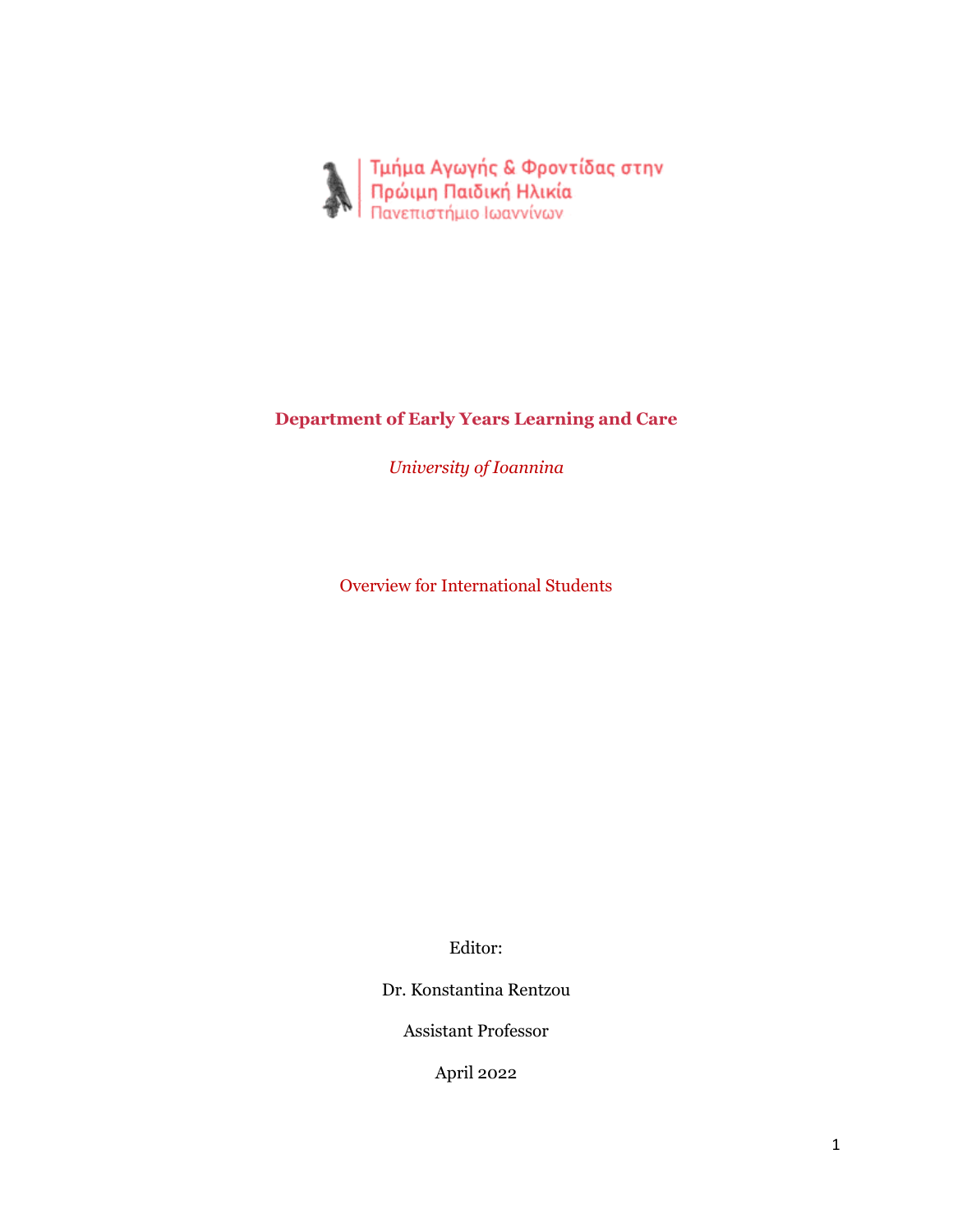# **The Department**



The Department of Early Years Learning and Care belongs to the School of Social Sciences of the University of Ioannina. The scientific field of the Department is, according to the ISCED-2013 code of Unesco, the "training of preschool teachers" (0112) and concerns the study of the theories, methods and practice that govern the education and care of preschool children. The work of the Department has three interrelated dimensions: teaching, research and connection with the community and its institutions. The work of the Department is governed by the International Convention on the Rights of the Child and General Comment No. 7 (2005) "Implementing Child Rights in Early Childhood".

#### **The Mission of the Department**

The Department has a dual mission. On the one hand, it aims to develop the knowledge, skills, competencies, and values that early childhood educators are expected to possess, in order to offer high quality education and care. In this regard, the Department aims to empower students to be able to connect the dimensions of knowledge, practice and values through critical reflection.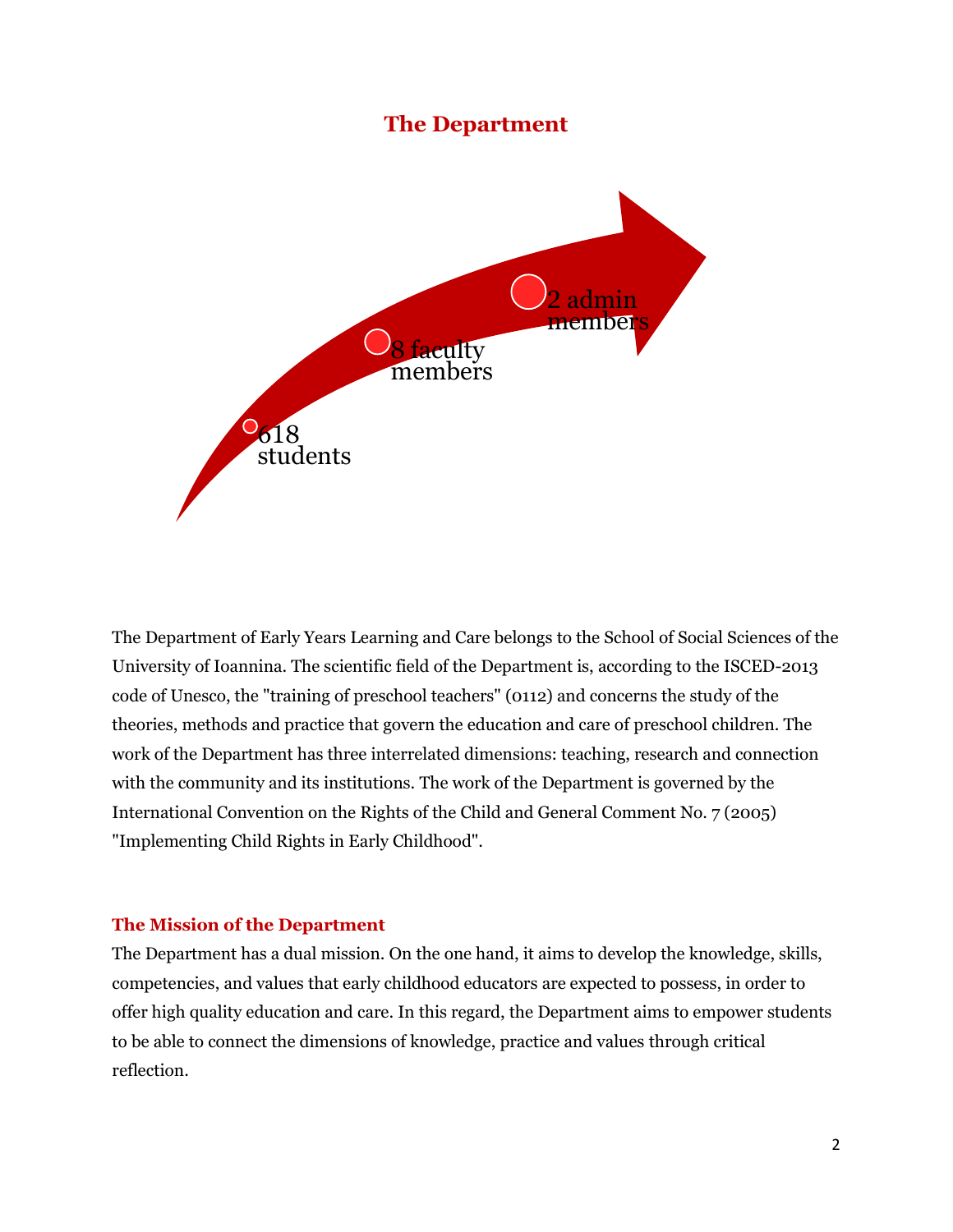On the other hand, the Department aims to support students to develop lifelong learning skills (LLS), such as cognitive skills, self-management and social interaction, which are predictors of academic and professional performance.

As part of its mission, the Department:

1. Creates the conditions for upgrading and improving the quality of early childhood education and care by preparing the future generation of early childhood educators, based on the international and European recommendations for quality assurance in initial professional education and training

2. Monitors international developments in the field of science and education and contributes significantly to the production of new knowledge and research and the co-creation of new approaches

3. Works systematically to highlight the importance of providing quality education and care in early childhood and the need for a holistic approach

4. Develops national collaborations with like-minded Departments, professional organizations and in general with community bodies, which are related to the scientific field of the Department

5. Develops international collaborations with higher education institutions, research centers and international organizations

6. Uses modern technologies and supervisory tools in education

7. Prepares to ensure and continuously improve the quality of education provided.

#### **Administration**

*Head of the Department*

Eleni Aretouli,, Assistant Professor, E-mail: earetouli@uoi.gr

#### *Deputy Head*

Stratoula Mantziou, Professor, [tmantziou@uoi.gr](mailto:tmantziou@uoi.gr)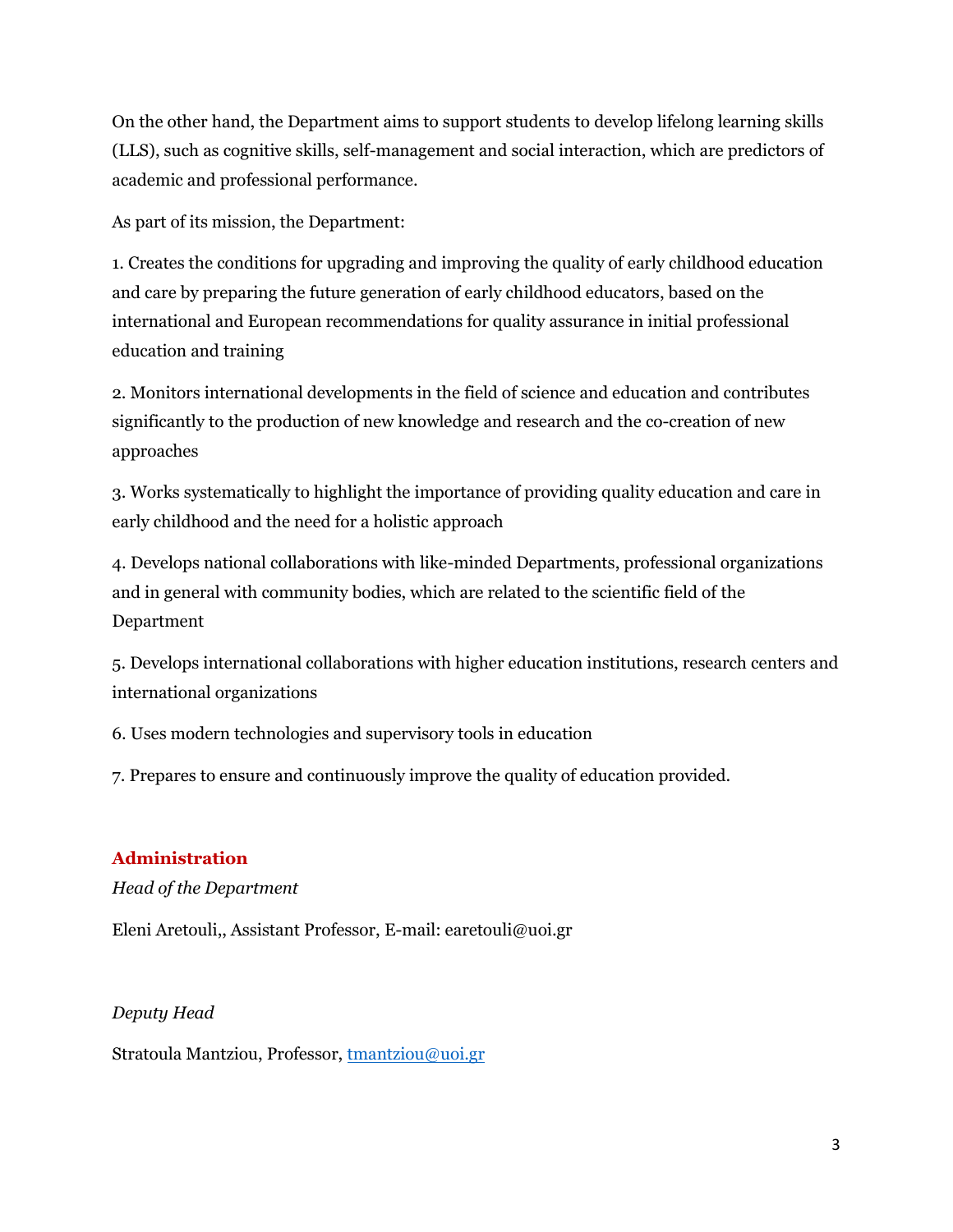#### **Faculty and staff**

#### **Faculty Members**

| <b>Name</b>                | Rank                       | e-mail                      |
|----------------------------|----------------------------|-----------------------------|
| <b>Eleni Aretouli</b>      | <b>Associate Professor</b> | $\frac{earetouli@uoi.gr}{}$ |
| <b>Stratoula Mantziou</b>  | Professor                  | tmantziou@uoi.gr            |
| <b>Sofia Anastasiou</b>    | <b>Associate Professor</b> | anastasiou@uoi.gr           |
| <b>Eleni Kainourgiou</b>   | <b>Assistant Professor</b> | ekain@uoi.gr                |
| Vasiliki Karavida          | <b>Assistant Professor</b> | vkar@uoi.gr                 |
| <b>Konstantina Rentzou</b> | <b>Assistant Professor</b> | krentzou@uoi.gr             |

#### **Specialized Teaching Staff**

| <b>Name</b>               | <b>Position</b>                    | e-mail           |
|---------------------------|------------------------------------|------------------|
| <b>Antonis Natsis</b>     | Laboratory Teaching Staff          | anatsis@uoi.gr   |
| <b>Nikolitsa Kanellou</b> | Special Technical Laboratory Staff | nkanellou@uoi.gr |

#### **Administrative Staff**

| <b>Name</b>          | <b>Position</b> | e-mail          |
|----------------------|-----------------|-----------------|
| Afroditi Sakellaridi | Secretary       | asakella@uoi.gr |
| Maria Machairaki     | Student issues  | ecec@uoi.gr     |

# **Studies**

The course of studies lasts 8 semesters. A total of 51 courses are offered. During the first seven semesters, students study at the Department and attend theoretical and practical/laboratory courses. Theoretical teaching covers 83% of the total hours, i.e. 132 hours out of the 154. Laboratory hours cover 17% of the total hours, i.e. 22 out of the 154.

During the 8th semester of studies, students have the opportunity to choose between a Bachelor Thesis or two (2) Elective Compulsory (EV) courses. In the 8th semester, students are offered, optionally, the opportunity to do an Internship (professional practicum) in private and public sector bodies, throughout the country.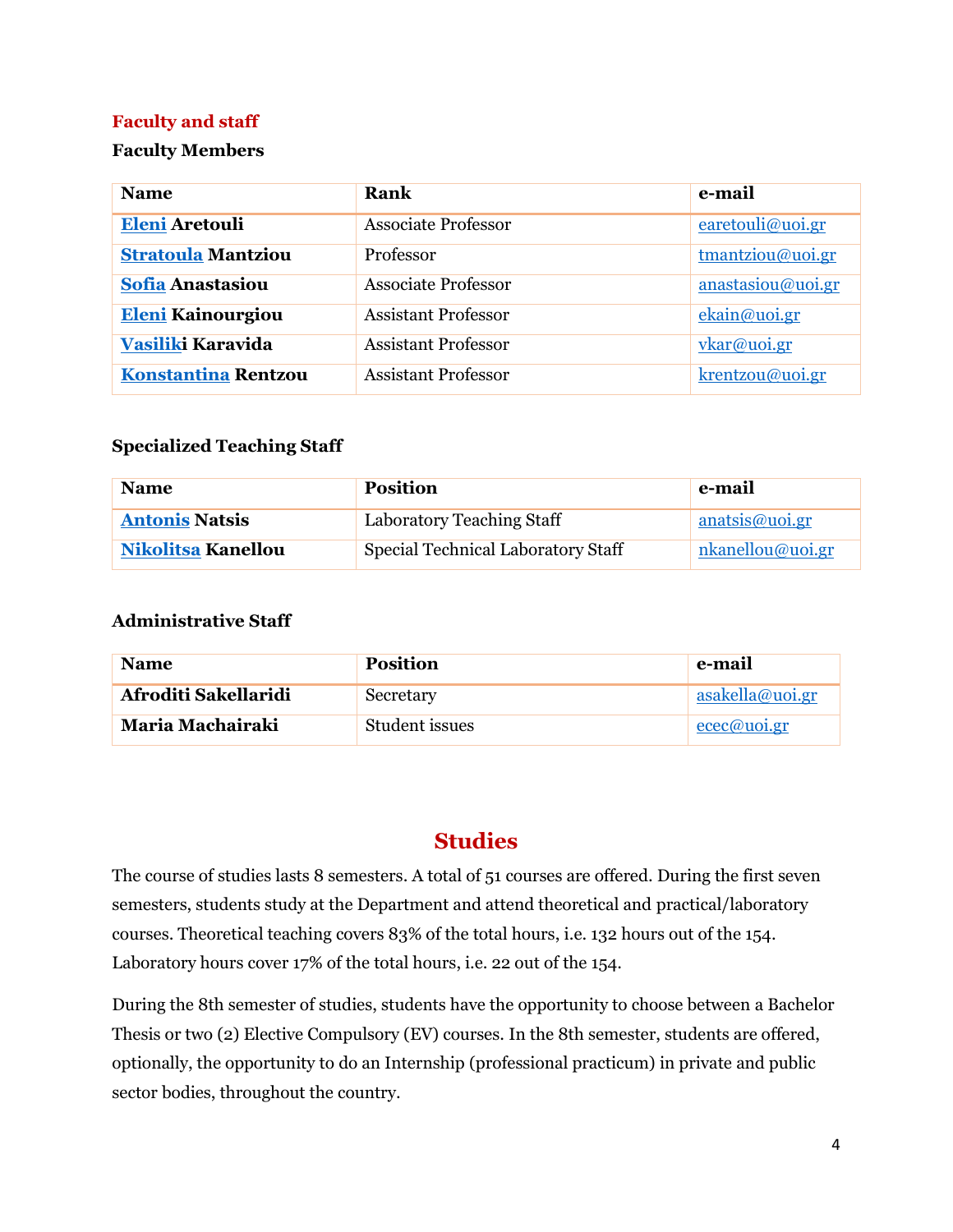The Department awards a Degree when the student has successfully completed:

- 1. The attendance and successful completion of 37 Compulsory (C ) and 8 Elective Compulsory (EY) courses.
- 2. The Internship (if the student has chosen it).

#### *Types of courses*



#### **Courses overview**

| 1 <sup>st</sup> Semester             |                    |               |             |
|--------------------------------------|--------------------|---------------|-------------|
| <b>Course Title</b>                  | <b>Course Code</b> | C/EC          | <b>ECTS</b> |
| <b>INFANT'S CARE AND EDUCATION I</b> | 1011               | C             | 5           |
| INTRODUCTION TO EDUCATION SCIENCES   | 1021               | C             | 5           |
| <b>INTRODUCTION TO PSYCHOLOGY</b>    | 1031               | C             | 5           |
| GREEK LANGUAGE, HISTORY & CULTURE    | 1041               | C             | 5           |
| <b>HEALTH EDUCATION</b>              | 1051               | C             | 4           |
| <b>MUSIC EDUCATION I</b>             | 1061 (Theory)      | $\mathcal{C}$ | 6           |
|                                      | $1062$ (Lab)       |               |             |

| 2 <sup>nd</sup> Semester |                           |  |             |
|--------------------------|---------------------------|--|-------------|
| <b>Course Title</b>      | Course Code $\mid$ C / EC |  | <b>ECTS</b> |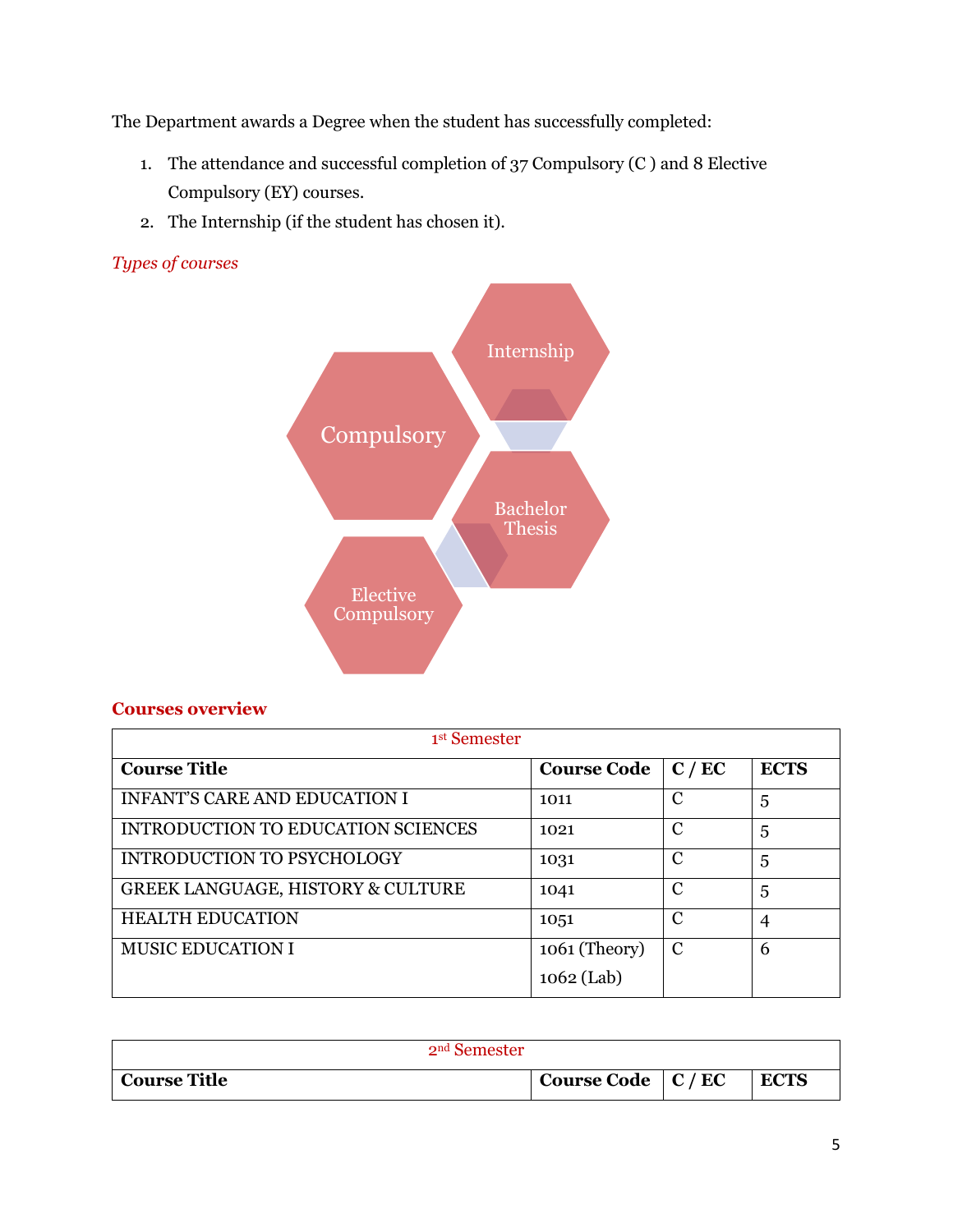| <b>INFANT'S CARE AND EDUCATION II</b> | 2011            | C | 5   |
|---------------------------------------|-----------------|---|-----|
| EARLY CHILDHOOD EDUCATION             | 2021            | С | 5   |
| DEVELOPMENTAL PSYCHOLOGY I            | 2031            | С | 5   |
| <b>NEONATOLOGY</b>                    | 2041            | C | 4   |
| FINE ARTS EDUCATION & CREATIVITY      | $2051$ (Theory) | C | 5,5 |
|                                       | $2052$ (Lab)    |   |     |
| MUSIC EDUCATION II                    | $2061$ (Theory) | C | 5,5 |
|                                       | $2062$ (Lab)    |   |     |

| 3 <sup>rd</sup> Semester             |                    |               |             |
|--------------------------------------|--------------------|---------------|-------------|
| <b>Course Title</b>                  | <b>Course Code</b> | C/EC          | <b>ECTS</b> |
| NUTRITION AND CHILD DEVELOPMENT      | 3011               | C             | 5           |
| TEACHING METHODOLOGY OF ACTIVITIES - | 3021 (Theory)      | $\mathcal{C}$ | 5           |
| <b>PAEDAGOGICAL</b>                  | $3022$ (Lab)       |               |             |
| PLAY                                 |                    |               |             |
| DEVELOPMENTAL PSYCHOLOGY II          | 3031               | C             | 5           |
| <b>RESEARCH METHODS IN EDUCATION</b> | 3041               | C             | 5           |
| FIRST AID IN INFANTS & TODDLERS      | 3051               | C             | 5           |
| PRETEND ROLE PLAY AND DRAMA          | 3061               | $\mathcal{C}$ | 5           |

| 4 <sup>th</sup> Semester               |                    |               |             |
|----------------------------------------|--------------------|---------------|-------------|
| <b>Course Title</b>                    | <b>Course Code</b> | C/EC          | <b>ECTS</b> |
| ORGANIZATION SPACE OF A NURSERY CENTER | 4011               | $\mathcal{C}$ | 5           |
| TEACHING-METHODOLOGICAL APPROACHES     | $4021$ (Theory)    | $\mathcal{C}$ | 5           |
| AND PROGRAMMS IN EARLY CHILDHOOD       | 4022(Lab)          |               |             |
| NEUROPSYCHOLOGY AND THE DEVELOPING     | 4031               | C             | 7,5         |
| <b>BRAIN</b>                           |                    |               |             |
| INTRODUCTION TO CHILDREN'S LITERATURE  | 4041               | C             | 5           |
| <b>MUSEUM EDUCATION</b>                | $4051$ (Theory)    | C             | 7,5         |
|                                        | 4052 (Lab)         |               |             |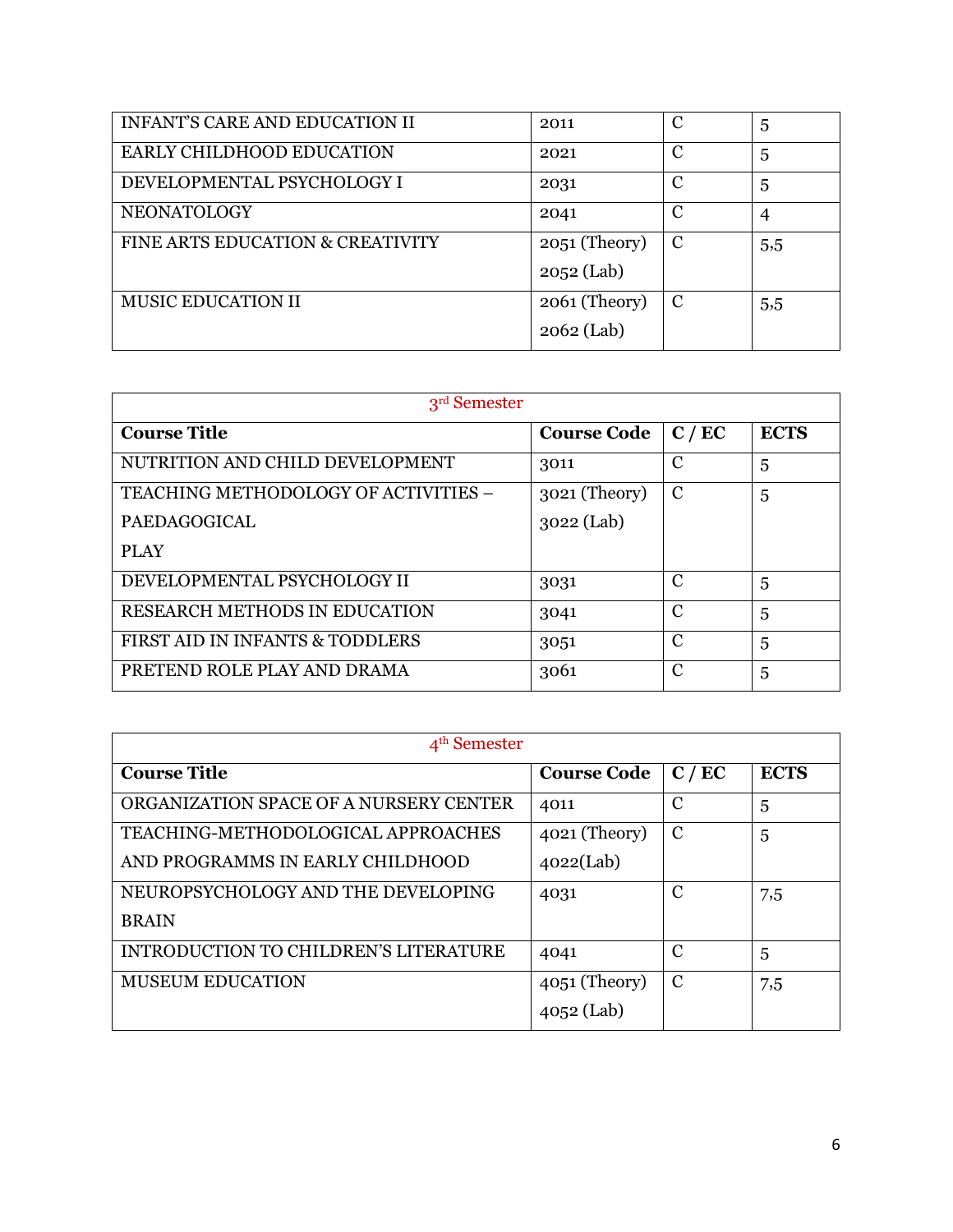| 5th Semester                                          |                    |               |                |
|-------------------------------------------------------|--------------------|---------------|----------------|
| <b>Course Title</b>                                   | <b>Course Code</b> | C / EC        | <b>ECTS</b>    |
| <b>SPECIAL EDUCATION</b>                              | 5011               | C             | 5              |
| MANAGEMENT IN EARLY CHILDHOOD                         | 5021               | $\mathcal{C}$ | 5              |
| <b>EDUCATION</b>                                      |                    |               |                |
| NEURODEVELOPMENTAL DISORDERS                          | 5031               | C             | 6              |
| KINETIC EDUCATION IN THE PRESCHOOL AGE                | 5041 (Theory)      | $\mathcal{C}$ | 6              |
|                                                       | 5042 (Lab)         |               |                |
| Elective Compulsory courses 2 out of 3 to be selected |                    |               |                |
| PUPPET THEATRE                                        | 5051               | EC            | $\overline{4}$ |
| EDUCATIONAL MATERIAL AND THE                          | 5061               | EC            | $\overline{4}$ |
| IMPLEMENTATION OF TEACHING IN EARLY                   |                    |               |                |
| <b>CHILDHOOD</b>                                      |                    |               |                |
| PROFESSIONAL ETHICS                                   | 5071               | EC            | $\overline{4}$ |

| 6th Semester                                          |                    |               |             |  |
|-------------------------------------------------------|--------------------|---------------|-------------|--|
| <b>Course Title</b>                                   | <b>Course Code</b> | C / EC        | <b>ECTS</b> |  |
| CHILD'S CARE AND EDUCATION I                          | 6011 (Theory)      | $\mathcal{C}$ | 7,5         |  |
|                                                       | 6012 (Lab)         |               |             |  |
| INTERCULTURAL EDUCATION - TEACHING                    | 6021 (Theory)      | $\mathbf C$   | 4,5         |  |
| APPLICATIONS IN EARLY CHILDHOOD                       | 6022 (Lab)         |               |             |  |
| DEVELOPMENTAL PSYCHOPATHOLOGY                         | 6031               | $\mathcal{C}$ | 4,5         |  |
| <b>CHILDREN'S LITERATURE - NARRATIVE</b>              | 6041               | $\mathcal{C}$ | 4,5         |  |
| <b>THEORY</b>                                         |                    |               |             |  |
| Elective Compulsory courses 2 out of 3 to be selected |                    |               |             |  |
| CRITICAL REFLECTION AND PERSONAL                      | 6051               | EC            | 4,5         |  |
| <b>DEVELOPMENT</b>                                    |                    |               |             |  |
| ICT IN EARLY CHILDHOOD EDUCATION                      | 6061               | EC            | 4,5         |  |
| <b>BUSINESS INNOVATION</b>                            | 6071               | EC            | 4,5         |  |

| 7th Semester                  |                      |  |             |
|-------------------------------|----------------------|--|-------------|
| <b>Course Title</b>           | Course Code   C / EC |  | <b>ECTS</b> |
| CHILD'S CARE AND EDUCATION II | 7011 (Theory)        |  | 7,5         |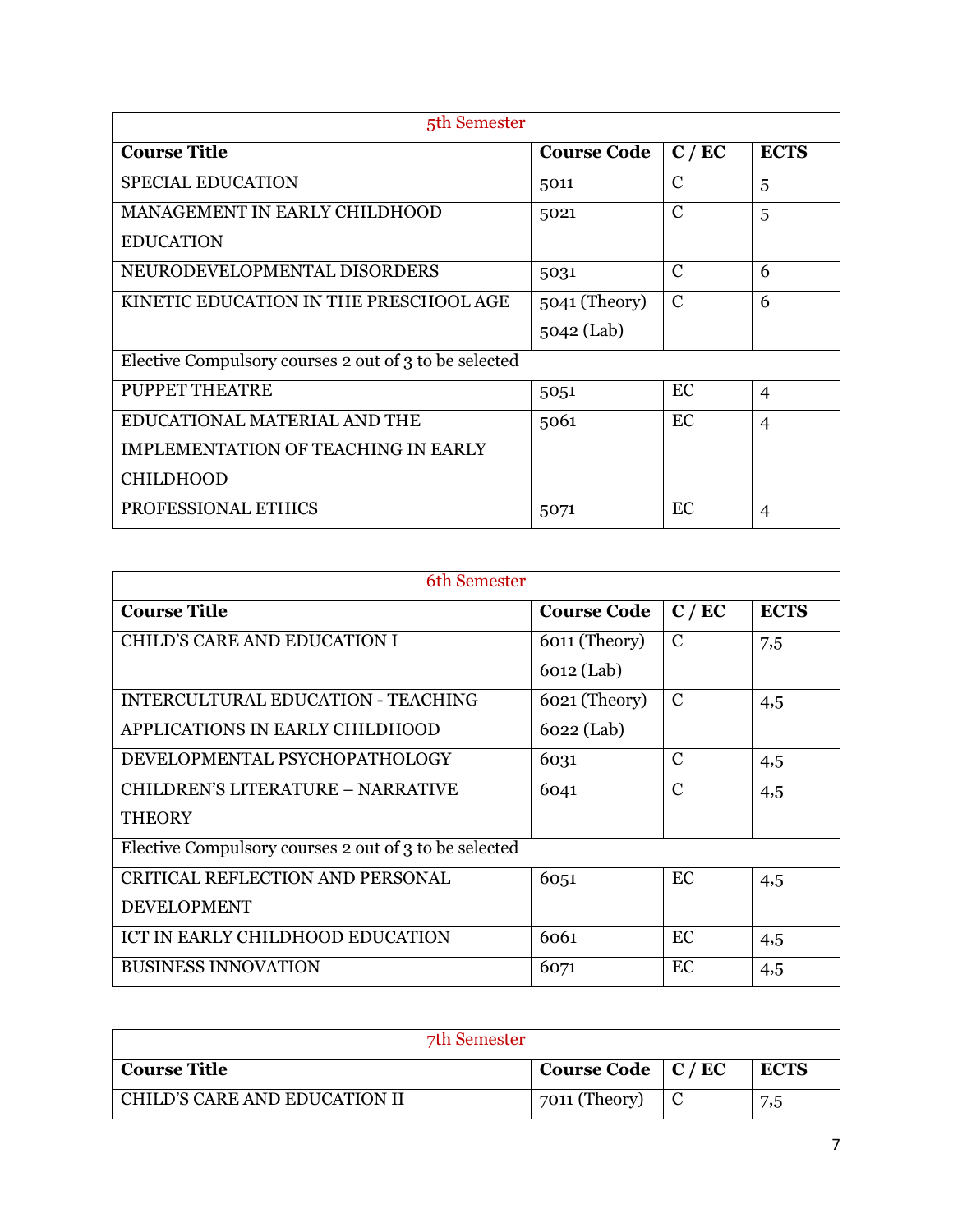|                                                       | 7012 (Lab)    |    |     |
|-------------------------------------------------------|---------------|----|-----|
| <b>CONTEMPORARY TRENDS OF EARLY</b>                   | 7021 (Theory) | C  | 5   |
| CHILDHOOD-METHODS & APPLICATIONS OF                   | 7022 (Lab)    |    |     |
| CONTEMPORARY TEACHING MODELS IN                       |               |    |     |
| <b>EARLY CHILDHOOD</b>                                |               |    |     |
| EARLY CHILDHOOD DEVELOPMENTAL                         | 7031          | C  | 7,5 |
| FRAMEWORKS CRITICAL REVIEW SEMINAR                    |               |    |     |
| Elective Compulsory courses 2 out of 4 to be selected |               |    |     |
| TRAINING OF EARLY CHILDHOOD EDUCATORS                 | 7041          | EC | 5   |
| ENVIRONMENTAL EDUCATION                               | 7051          | EC | 5   |
| MANAGEMENT OF EARLY CHILDHOOD                         | 7061          | EC | 5   |
| <b>TRANSITION STAGES</b>                              |               |    |     |
| <b>INDUSTRIAL RELATIONS</b>                           | 7071          | EC | 5   |

| 8th Semester                                          |                    |                |             |
|-------------------------------------------------------|--------------------|----------------|-------------|
| <b>Course Title</b>                                   | <b>Course Code</b> | C/EC           | <b>ECTS</b> |
| COGNITIVE DEVELOPMENT AND EDUCATIONAL                 | 8011               | $\overline{C}$ | 7,5         |
| APPLICATIONS IN PRESCHOOL EDUCATION                   |                    |                |             |
| HUMAN RESOURCE MANAGEMENT IN                          | 8021               | $\mathbf C$    | 5           |
| <b>EDUCATION</b>                                      |                    |                |             |
| <b>COUNSELING PSYCHOLOGY</b>                          | 8031               | $\overline{C}$ | 7,5         |
| Elective Compulsory courses 2 out of 4 to be selected |                    |                |             |
| DEVELOPMENTAL PAEDIATRICS                             | 8041               | EC             | 5           |
| SOCIAL EDUCATION IN EARLY CHILDHOOD                   | 8051               | EC             | 5           |
| PSYCHOLOGICAL INTERVENTIONS IN OPEN                   | 8061               | EC             | 5           |
| <b>CONTEXTS:ACTIONS OF MINORITIES</b>                 |                    |                |             |
| ASSESSMENT IN EARLY CHILDHOOD                         | 8071               | EC             | 5           |
| <b>EDUCATION AND CARE</b>                             |                    |                |             |
| <b>Bachelor</b> thesis                                | 8081               |                | 5(x2)       |
| Internship                                            | 8010               | Optional       |             |
|                                                       |                    | 2 months       |             |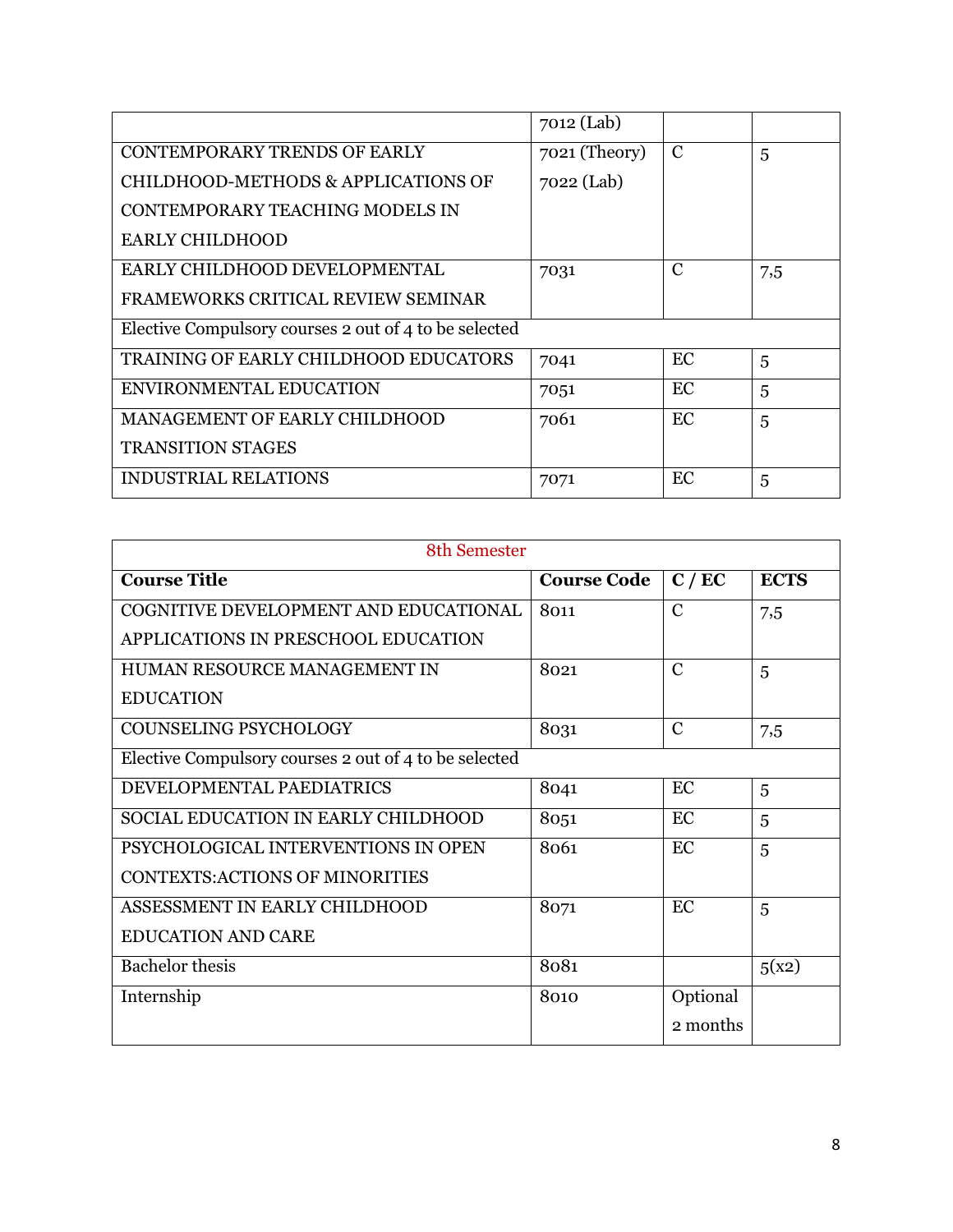#### **Grading System**

The grading system ranges between 1 -10. An average of five (5) is the minimum acceptable grade for being awarded a Degree.

#### **Grading Scale**

From 8, 50 to  $10 =$  Excellent (Arista)

From 6, 50 to 8, 49 = Very good (Lian Kalos)

From  $5$  to  $6$ ,  $49$  = Good (Kalos)

5 is the minimum passing grade. A grade below 5 means that the student has failed and must be examined again or repeat the course.

#### **Erasmus+**

Incoming Erasmus+ students are welcome at the University of Ioannina, under the framework of Erasmus+ signed inter-institutional agreements.

Incoming Erasmus+ students are advised to contact the International Relations Office (E. erasmus@uoi.gr, T. +30-26510-07107) for extended information regarding their study period, stay and accommodation at the University of Ioannina. For more information incoming students are advised to visit the following page: [https://piro.uoi.gr/erasmus/121/incoming-erasmus](https://piro.uoi.gr/erasmus/121/incoming-erasmus-students)[students](https://piro.uoi.gr/erasmus/121/incoming-erasmus-students)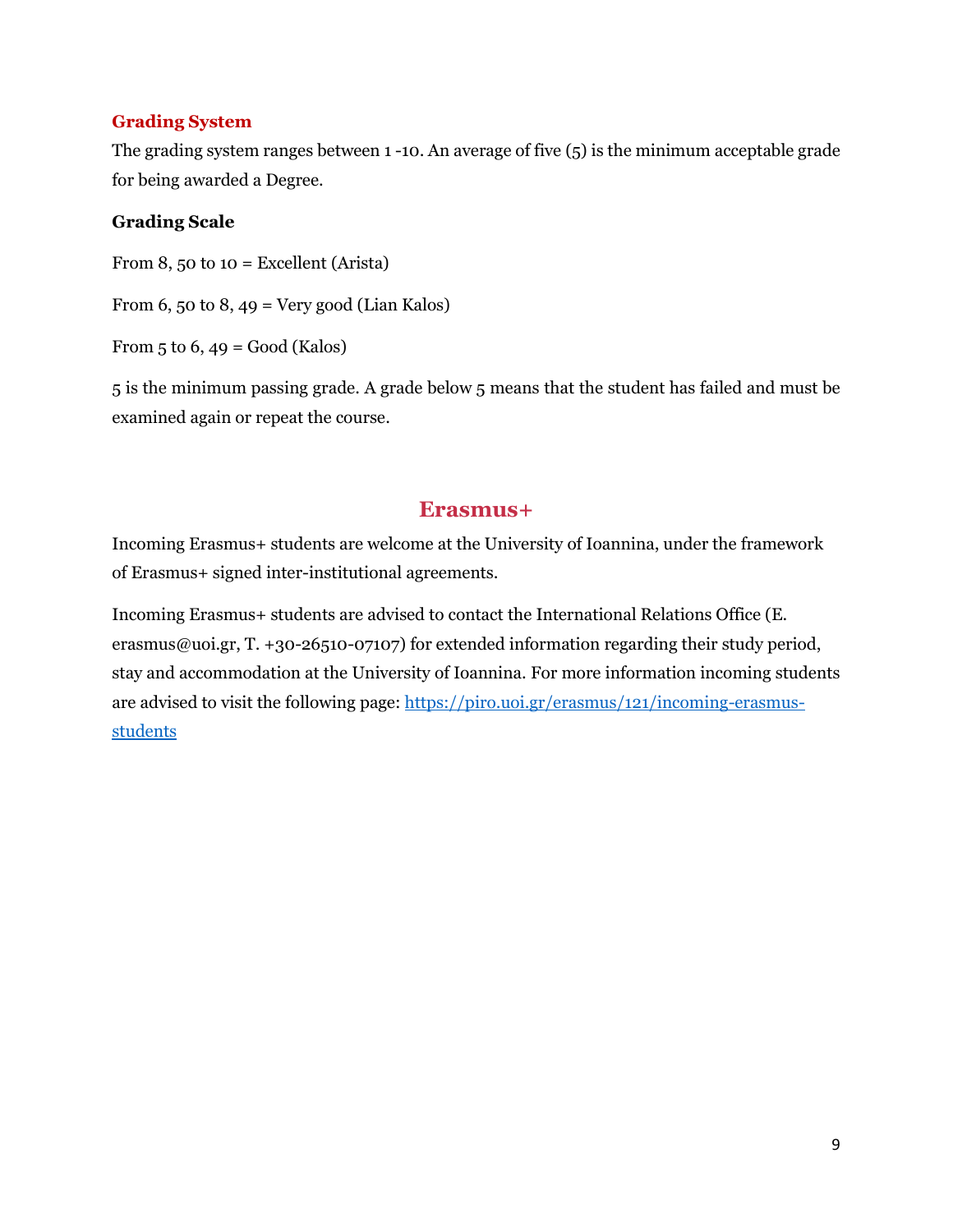#### **Why to participate in Erasmus+**



## **Partner Universities**

*Γαλλία*

*[L'Ecole Santé Social Sud Est \(ESSSE\)](http://www.essse.fr/international/accueil/venir-etudier-a-lessse/)*

*Δανία*

*[VIA UNIVERSITY COLLEGE, Faculty of Education and Social Studies](http://www.viauc.com/)*

*Ισπανία*

*[Universidade da Coruña](http://extranjeros.empleo.gob.es/es/InformacionInteres/InformacionProcedimientos/Ciudadanosnocomunitarios/estudiantes.html)*

*[Universidad de Jaén](http://www.udc.es/ori/Infestudantesextranxeiros/mobilidade%20Erasmus/quia%20acollida%20UDC/aloxamento.html)*

*[Univesridad del Atlantico Medio](https://www.universidadatlanticomedio.es/universidad/internacional)*

*Λιθουανία*

*[Mykolo Romerio universitetas](http://www.mruni.eu/en/prospective_students/erasmus/)*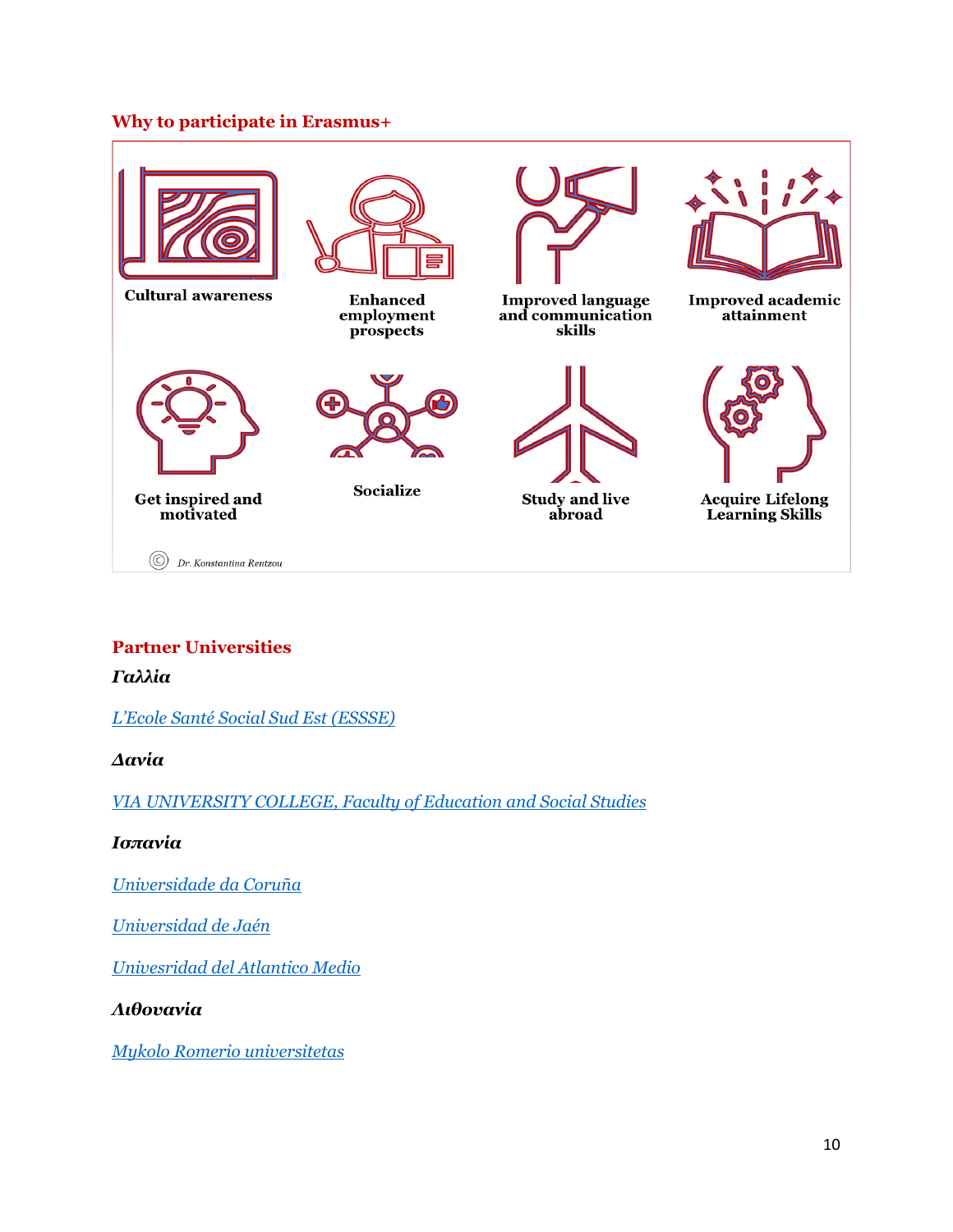#### **Support offered to incoming Erasmus+ students**

Incoming Erasmus+ students are supported in many different ways, including but not limited to a combination of the following:

- 1. Whole group work lectures in English so as for the Erasmus students to socialize and work with Greek students
- 2. Small groups work so as for the Erasmus students to work in collaboration with Greek students under specific projects/assignments
- 3. Individual consultation meetings with the lecturer of the course (mentoring) in order to meet the specific needs of the student
- 4. Additional readings, bibliography and support materials in English
- 5. Assignments and written and/or oral tests in English to assess the student in the selected course(s)
- 6. Social activities with the Greek students who attend the course(s)

## **Erasmus Student Network (ESN)**

Erasmus students at the University of Ioannina, are highly advised to conduct the ESN Ioannina. ESN Ioannina is a non-profit, non-political student organization for the Erasmus students of Ioannina. It is part of the International Exchange Erasmus Student Network, a European-wide student organisation, created to support and develop student exchange. ESN Ioannina cooperates closely with the ESN sections of the other universities of Greece in order to improve the Erasmus mobility period of exchange students in Ioannina, in all aspects, ranging from their academic to their everyday lives.

#### **Contact**

Location: ESN Office Next to Post Office (University Campus)

Website: [http://ioannina.esngreece.gr](http://ioannina.esngreece.gr/)

Facebook: <https://www.facebook.com/ESN-Ioannina-161771113897697>

E-mail: [esn.ioannina@yahoo.gr](mailto:esn.ioannina@yahoo.gr)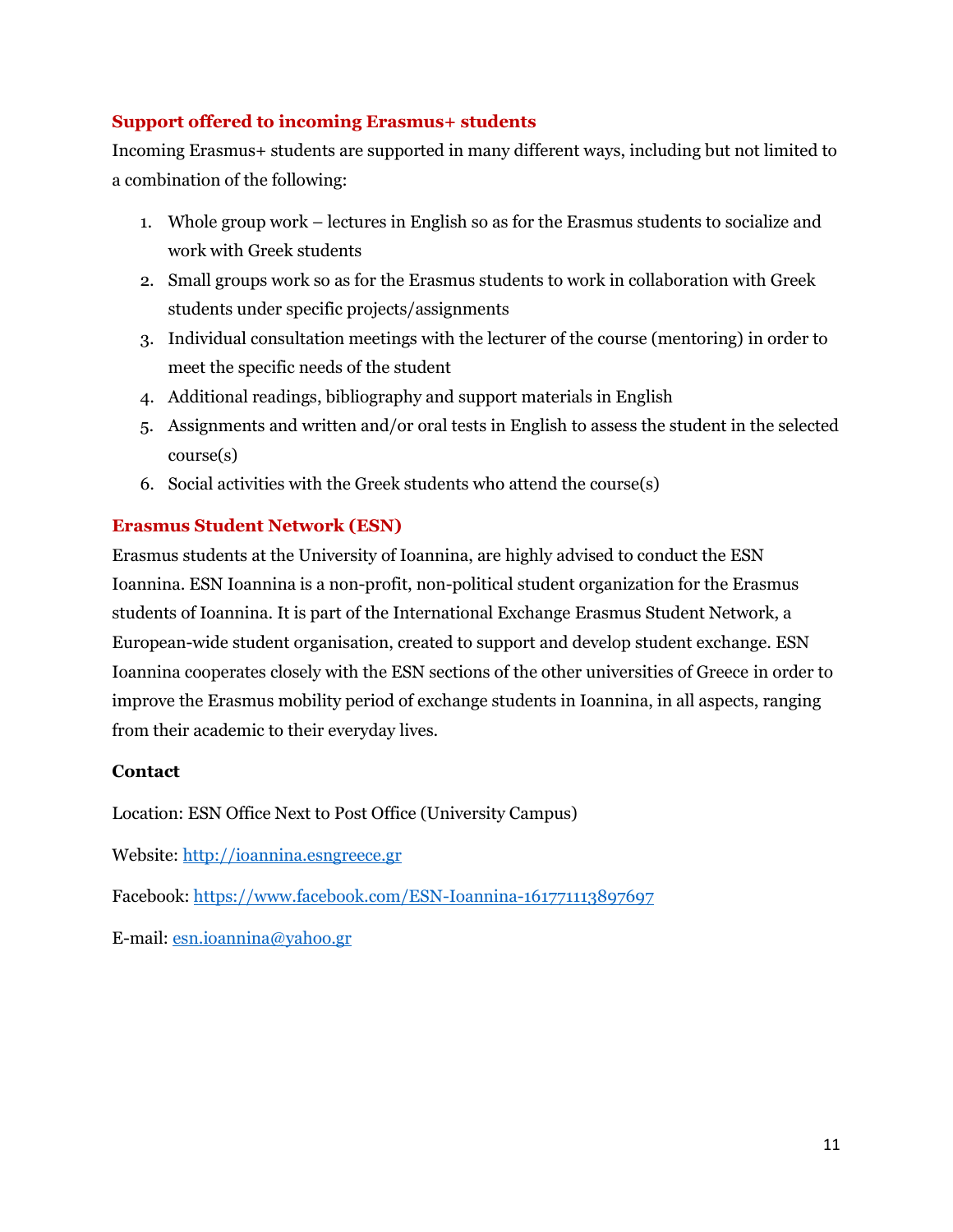#### **Courses offered to Erasmus+ students**

#### **EARLY CHILDHOOD EDUCATION**

| Semester              | 2 <sup>nd</sup> |
|-----------------------|-----------------|
| Credits               | .,              |
| Weekly teaching hours | ັ               |

#### **Course overview**

Upon successful completion of the course, the student will be able to:

- Be aware of the historical development of Early Childhood Education.
- Understand the relationship between Early Childhood Education and practice.
- Become aware of the contribution of great educators to the advancement of Preschool Education, so that it can critically treat any theory or system.
- To know the conceptual framework of the multilevel process of "teaching"
- To know the creative approaches regarding the enhancement of learning in early childhood children.
- To acquire knowledge and skills for effective decision-making and proactive professional reflection.
- Use the didactic approaches that depend upon diversity of early childhood children.
- To know what are the effective interventions that work in better management of the learning environment.

#### **CONTEMPORARY TRENDS OF EARLY CHILDHOOD-METHODS &**

# **APPLICATIONS OF CONTEMPORARY TEACHING MODELS IN EARLY CHILDHOOD**

| Semester                     | $\neg$ th |
|------------------------------|-----------|
| Credits                      |           |
| <b>Weekly teaching hours</b> | ັ         |

#### **Course overview**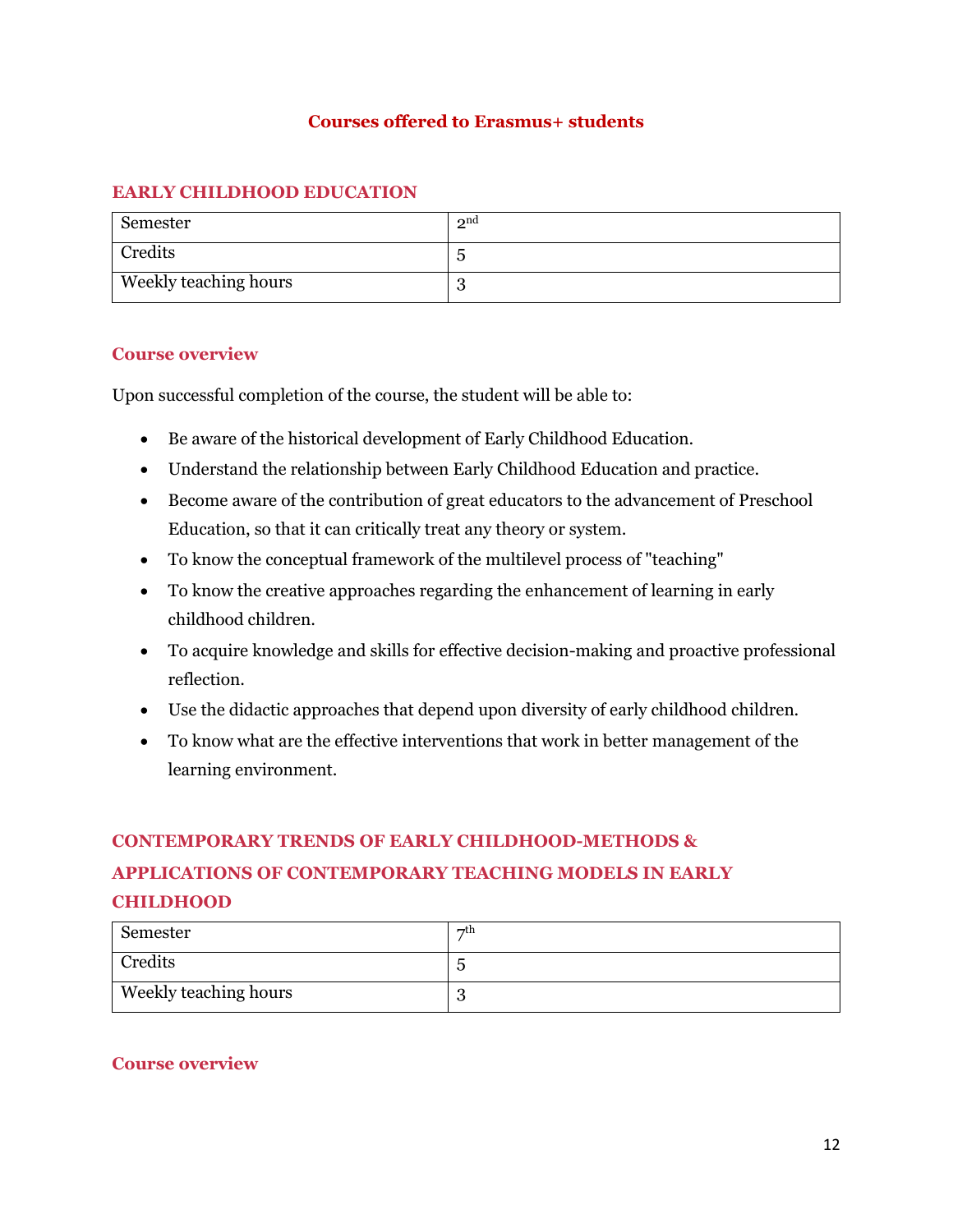In this course, the students become aware of the new trends that have been developed in important issues of Early School Education. Various models, methods and programs from international practice aiming at the systematic investigation of the issues of Early Childhood Education. Current trends from a comparative point of view that highlights different developments and alternative proposals for didactic, educational practice.

Students become familiar with contemporary trends in Early Childhood Education, evaluate the results of modern teaching approaches for the educational practice in conjunction with the knowledge of alternative ways about early childhood education as well as instructing educators. Learn how to plan and plan educational work at the Kindergarten, utilize teaching methods and tools, design and implement activities. Also plan on implementing project plans, exploit the Project method and the interdisciplinary approach to learning processes, and form the corresponding environmental conditions in the kindergarten.

## **NEUROPSYCHOLOGY AND THE DEVELOPING BRAIN**

| Semester              | $\Lambda^{\text{th}}$ |
|-----------------------|-----------------------|
| Credits               | 7,5                   |
| Weekly teaching hours | ັ                     |

## **Course overview**

Upon successful completion of the course, students will be able to:

- Have a sound understanding of the functional neuroanatomy of the human brain and the mechanisms involved in higher cognitive and psychological functions, such as perception, memory, attention, language and emotions.
- Emphasis will be placed on the developing brain and the development of higher cognitive and psychological functions in preschoolers.
- A final learning outcome refers to the understanding of the biological basis of behavior in young children with neurobehavioral disorders.

#### **NEURODEVELOPMENTAL DISORDERS**

| Semester                     | $\mathbf{r}^{\text{th}}$ |
|------------------------------|--------------------------|
| Credits                      |                          |
| <b>Weekly teaching hours</b> |                          |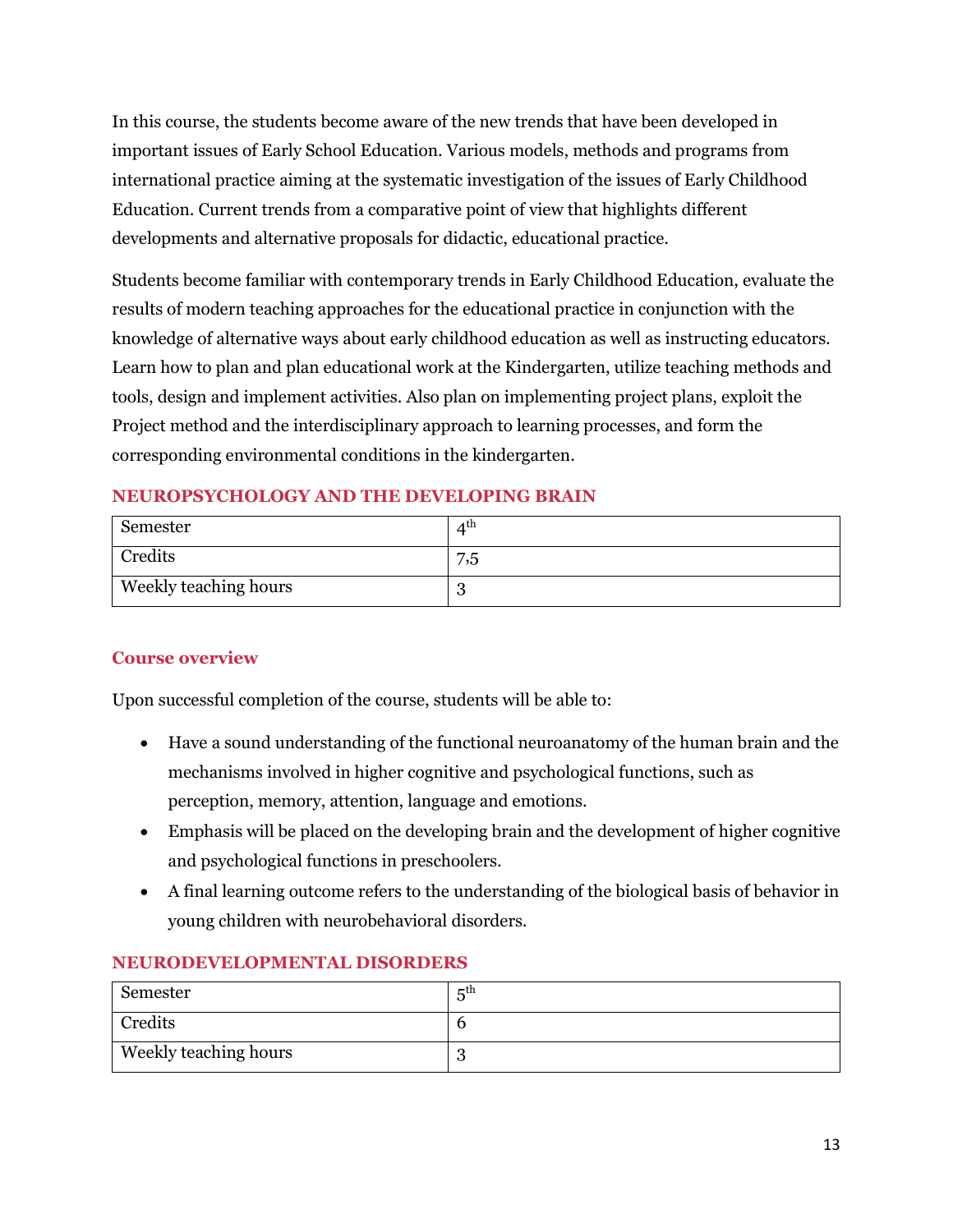#### **Course overview**

Upon successful completion of the course students will be able to:

- Comprehend the neural development (developmental changes in the brain's structure and activity) as the basis of psychological and cognitive development
- Be familiar with the effects of early brain insult on behavior and specific neurodevelopmental syndromes and their neuropsychological profile in infants and preschoolers.

## **DEVELOPMENTAL PSYCHOLOGY I**

| Semester              | 2 <sup>nd</sup> |
|-----------------------|-----------------|
| Credits               |                 |
| Weekly teaching hours | ∩<br>ື          |

#### **Course overview**

The course aims at understanding cognitive, social and emotional development during infancy.

On successful completion of the course, the students will be able to:

- Describe the developmental stages of the infant based on bio-social, psychodynamic cognitive and cultural approaches
- Compare and contrast the stages between different theories
- Associate each stage with the age and describe the characteristics and achievements of that stage
- Understand and realize the role of early experiences in the holistic development of the infant
- Recognize the evolutionary course of cognitive, emotional and social development in prenatal, perinatal and infant age.

#### **MUSIC EDUCATION I**

| Semester                     | 1st |
|------------------------------|-----|
| Credits                      |     |
| <b>Weekly teaching hours</b> | ັ   |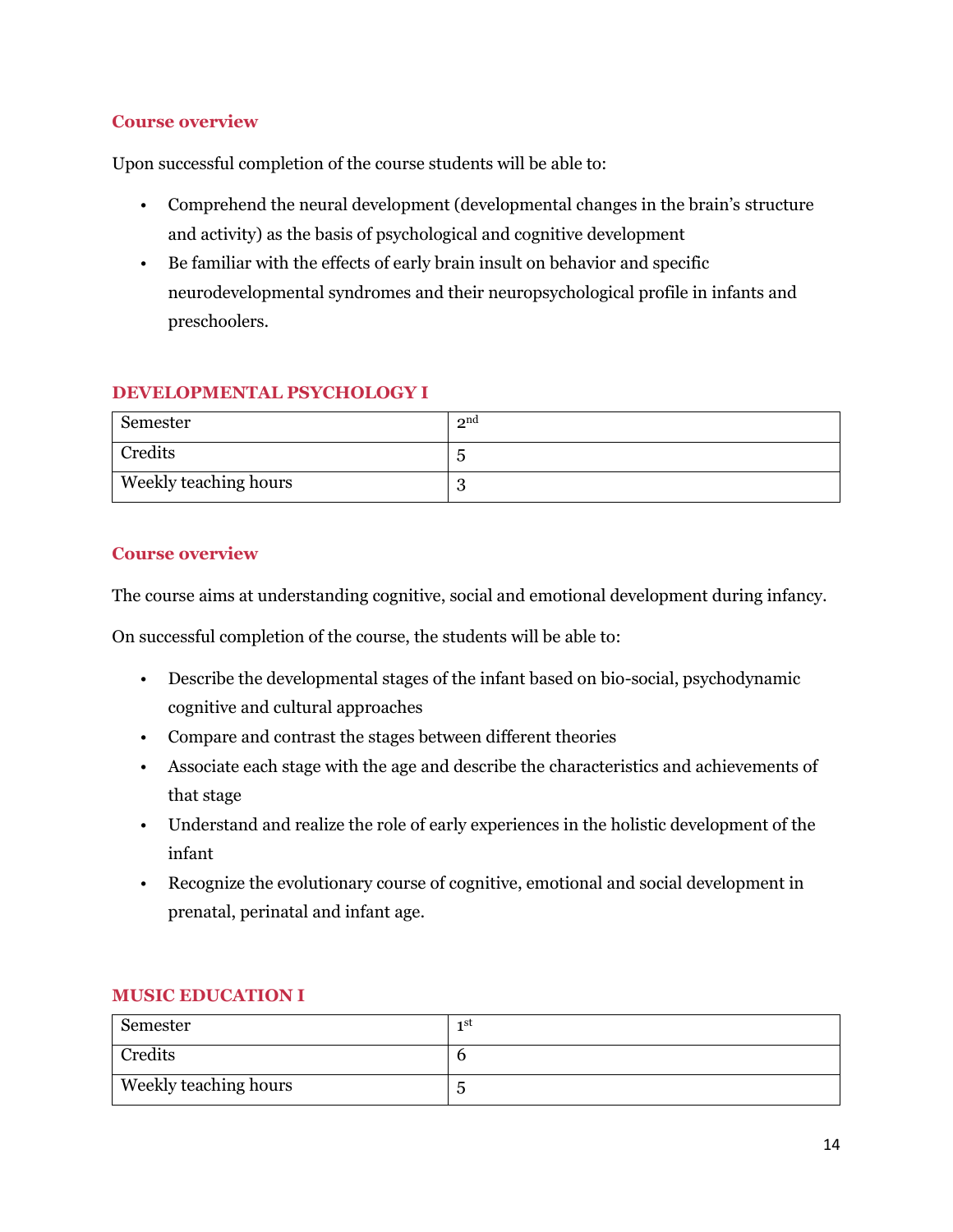#### **Course overview**

Upon completion of this course, successful students will be able to define the relevant approaches of the following results:

- Observation: Students will be able to recognize and classify different musical features through musical reading and writing.
- Application: Students will be able to apply and express various musical abilities developed during the program such as music writing and reading.
- Analysis: Students will be able to analyse basic musical texts that are intended to be used in nurseries and preschool age. The students should still be able to perform and communicate with children at the nurseries.
- Composition: Students will be able to gather specific information for a given purpose, process and formulate it towards new perceptions.
- Assessment: Students will be able to express views on subject matter related to the use of music in education, nursery schools and early childhood in general.

#### **MUSIC EDUCATION IΙ**

| Semester              | 2 <sup>nd</sup> |
|-----------------------|-----------------|
| Credits               | 5,5             |
| Weekly teaching hours |                 |

#### **Course overview**

In this lesson focus is given on the basic directions of the theoretical and practical Music Education in Early Childhood, with emphasis on the following categories of musical activities:

- Dramatization and sound stories
- Use of simple percussion / body instruments / self made instruments
- Listening
- Non-conventional notation
- The history of Greek and Western Western music is presented in great detail from antiquity to the present day independently and in combination with the listening session.
- Furthermore emphasis is placed on creative activities, while the first attempts on improvisation and "composition" are being made.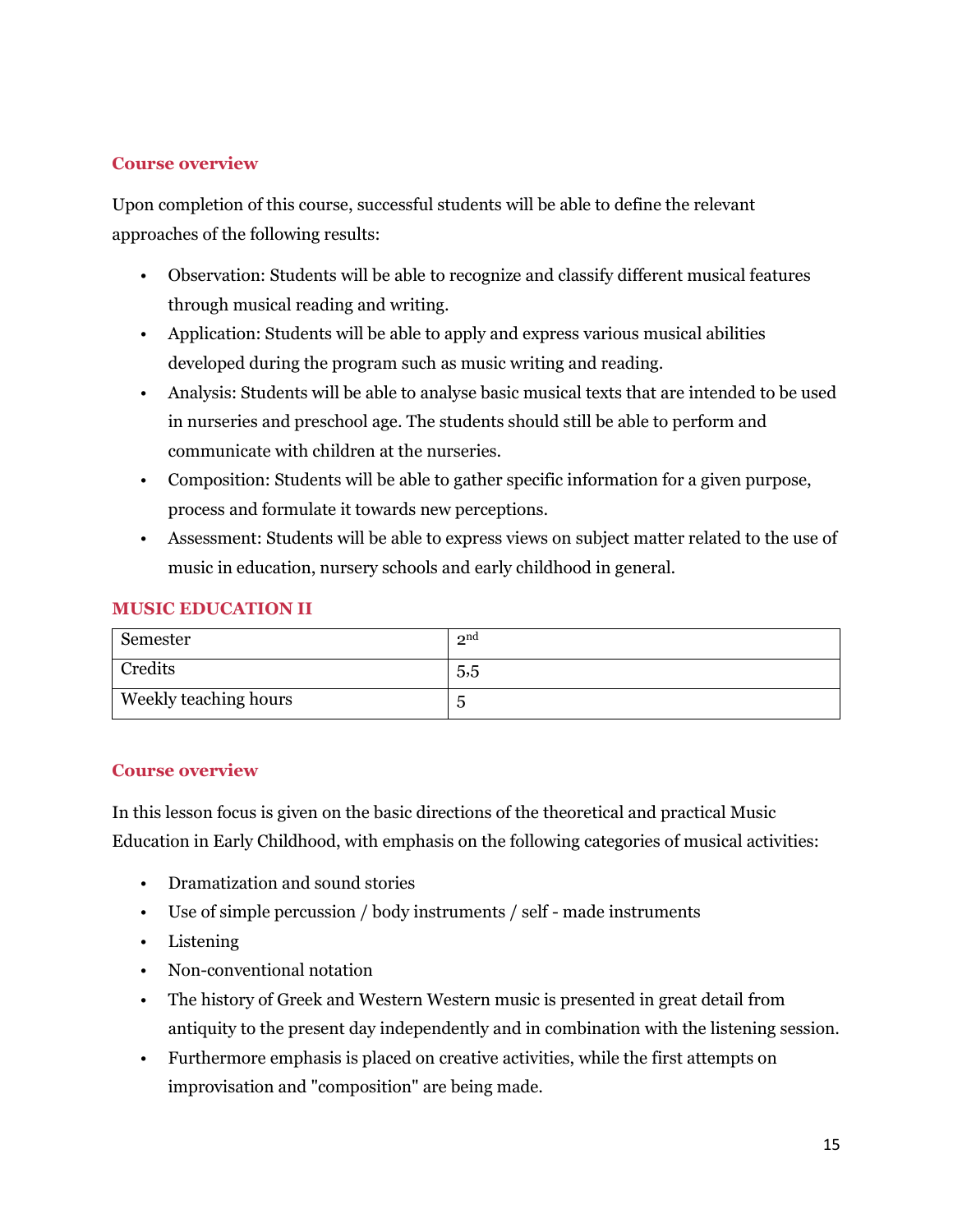#### **FIRST AID IN INFANTS AND TODDLERS**

| Semester              | $q^{rd}$ |
|-----------------------|----------|
| Credits               |          |
| Weekly teaching hours | ັ        |

#### **Course overview**

It is expected that after completing the course, the students:

- Will acquire general theoretical knowledge about the causes and categories of accidents and about the role of providing first aid in infancy.
- Will acquire the ability to understand and apply methods for identifying and tackling the accidents in infancy and early childhood.
- Will have the proven ability to intervene at the scene of the accident and, above all, acquire the implementation of accident prevention methods.

#### **KINETIC EDUCATION IN THE PRESCHOOL AGE**

| Semester                       | $\mathbf{r}^{\text{th}}$ |
|--------------------------------|--------------------------|
| Credits                        |                          |
| Weekly teaching hours (Theory) |                          |

#### **Course overview**

The presentation of basic units for Kinetic Education, with particular emphasis on the physical and the socio-emotional and cognitive field, applying in pre-school age. It also introduces the logic of building learning and hence knowledge through the aims, objectives and pursuits of kinetic education, as they should be defined in relation to pupils' abilities and needs as well as current international trends in education. The dominant purpose of kinetic learning is the transfer to real conditions and rhythms.

The subject matter of the course is:

- The general principles that have been recorded to teach pre-school children
- Objectives and pursuits of kinetic education in pre-school education are presented.
- Indicative motifs of kinetic activities and games are developed, depending on the purposes, and aims of the kinetic education for children aged 3.5-6 years.